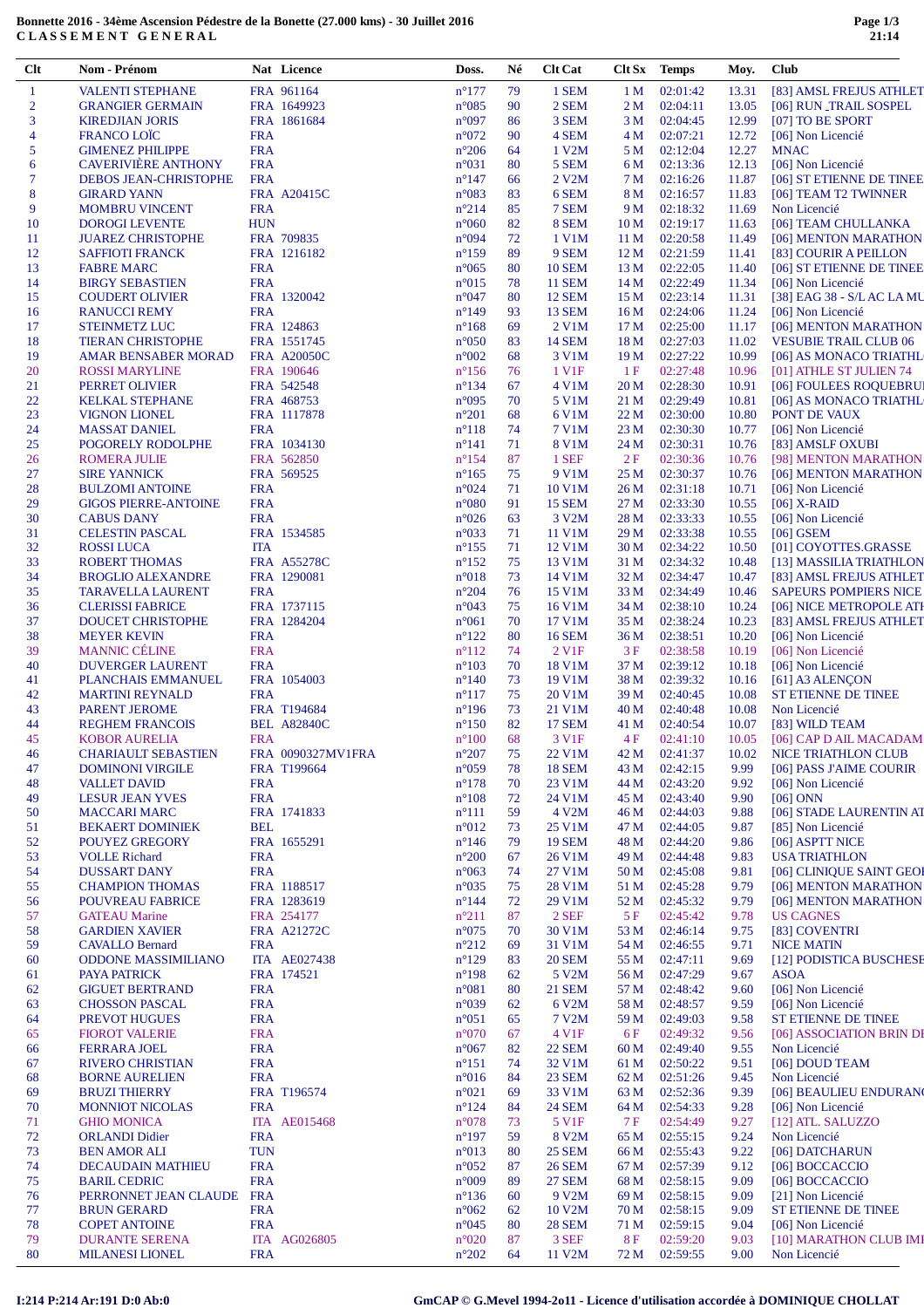## **Bonnette 2016 - 34ème Ascension Pédestre de la Bonette (27.000 kms) - 30 Juillet 2016 C L A S S E M E N T G E N E R A L**

| Clt        | Nom - Prénom                                                              |            | Nat Licence        | Doss.                            | Né       | <b>Clt Cat</b>             | Clt Sx                               | Temps                | Moy.         | <b>Club</b>                                 |
|------------|---------------------------------------------------------------------------|------------|--------------------|----------------------------------|----------|----------------------------|--------------------------------------|----------------------|--------------|---------------------------------------------|
| 81         | <b>CARLICCHI ALAIN</b>                                                    | <b>FRA</b> |                    | $n^{\circ}029$                   | 64       | 12 V2M                     | 73 M                                 | 03:00:14             | 8.99         | [06] COURIR A PEILLON                       |
| 82         | <b>CHARLON MARLENE</b>                                                    | <b>FRA</b> |                    | $n^{\circ}036$                   | 64       | 1 V <sub>2F</sub>          | 9F                                   | 03:00:23             | 8.98         | [06] Non Licencié                           |
| 83         | <b>VERAN FREDERIC</b>                                                     | <b>FRA</b> |                    | $n^{\circ}182$                   | 73       | 34 V1M                     | 74 M                                 | 03:02:40             | 8.87         | [06] BOCCACCIO                              |
| 84         | <b>GENEVOIS GERALD</b>                                                    | <b>FRA</b> |                    | $n^{\circ}077$                   | 87       | <b>29 SEM</b>              | 75 M                                 | 03:02:41             | 8.87         | [06] Non Licencié                           |
| 85         | <b>GIULIANO ROBERT</b>                                                    | <b>FRA</b> |                    | $n^{\circ}084$                   | 55       | 1 V3M                      | 76 M                                 | 03:02:58             | 8.85         | [06] TEAM SOPROBAT                          |
| 86         | <b>CONSAVELA SERGE</b>                                                    | <b>FRA</b> |                    | $n^{\circ}044$                   | 72       | 35 V1M                     | 77 M                                 | 03:02:58             | 8.85         | [06] TEAM SOPROBAT                          |
| 87         | <b>LAUBU Emmanuel</b>                                                     |            | FRA 1605368        | $n^{\circ}208$                   | 71       | 36 V1M                     | 78 M                                 | 03:03:04             | 8.85         | <b>US CAGNES</b>                            |
| 88         | <b>LUNATTI GILLES</b>                                                     |            | FRA T196112        | $n^{\circ}110$                   | 79       | <b>30 SEM</b>              | 79 M                                 | 03:04:14             | 8.79         | [06] BEAULIEU ENDURAN                       |
| 89         | <b>THOMAS VINCENT</b>                                                     | <b>FRA</b> |                    | $n^{\circ}173$                   | 72       | 37 V1M                     | 80 M                                 | 03:04:21             | 8.79         | [06] Non Licencié                           |
| 90         | <b>CALDERARO LUCA</b>                                                     |            | ITA T237946        | $n^{\circ}027$                   | 73       | 38 V1M                     | 81 M                                 | 03:04:39             | 8.77         | $[06]$ BEC                                  |
| 91         | <b>FABRON JEROME</b>                                                      | <b>FRA</b> |                    | $n^{\circ}066$                   | 71       | 39 V1M                     | 82 M                                 | 03:05:03             | 8.75         | [38] Non Licencié                           |
| 92         | <b>LAVIGNE CYRIL</b>                                                      | <b>FRA</b> |                    | $n^{\circ}064$                   | 82       | <b>31 SEM</b>              | 83 M                                 | 03:05:38             | 8.73         | Non Licencié                                |
| 93         | <b>CARLICCHI REMI</b>                                                     | <b>FRA</b> |                    | $n^{\circ}195$                   | 93       | <b>32 SEM</b>              | 84 M                                 | 03:05:59             | 8.71         | Non Licencié                                |
| 94         | YOGOURTDJIAN ALAIN                                                        |            | FRA 1754654        | $n^{\circ}194$                   | 71       | 40 V1M                     | 85 M                                 | 03:06:49             | 8.67         | <b>SAINT MAXIMIN</b>                        |
| 95<br>96   | <b>BOUILLON VIOLENE</b><br>JENKINS GAROYAN NATHAL FRA A2111C0090345FV2FRA | <b>FRA</b> |                    | $n^{\circ}017$<br>$n^{\circ}093$ | 89<br>71 | 4 SEF<br>6 V <sub>1F</sub> | 10F<br>11F                           | 03:07:17<br>03:07:40 | 8.65<br>8.63 | [06] Non Licencié<br>[83] DRAGUIGNAN TRIATH |
| 97         | <b>AUSELLO ALAIN</b>                                                      | <b>FRA</b> |                    | $n^{\circ}006$                   | 59       | 13 V2M                     | 86 M                                 | 03:07:40             | 8.63         | [06] PAPIBABOU                              |
| 98         | <b>LEONARDI ALAIN</b>                                                     | <b>FRA</b> |                    | $n^{\circ}107$                   | 60       | 14 V2M                     | 87 M                                 | 03:08:17             | 8.60         | [06] AUCHAN NICE                            |
| 99         | <b>GUICHARD JEAN MARC</b>                                                 |            | FRA 1832726        | $n^{\circ}087$                   | 60       | 15 V2M                     | 88 M                                 | 03:08:20             | 8.60         | <b>COURTFOREST BRIGNOLE</b>                 |
| 100        | <b>GUIDARD SYLVIE</b>                                                     |            | FRA 1280800        | $n^{\circ}088$                   | 73       | 7 V1F                      | 12F                                  | 03:08:32             | 8.59         | [06] CAVIGAL NICE SPORT:                    |
| 101        | PIERRAT PASCAL                                                            | <b>FRA</b> |                    | $n^{\circ}139$                   | 67       | 41 V1M                     | 89 M                                 | 03:08:32             | 8.59         | [06] Non Licencié                           |
| 102        | <b>VARRO JEREMY</b>                                                       | <b>FRA</b> |                    | $n^{\circ}179$                   | 81       | 33 SEM                     | 90 M                                 | 03:08:50             | 8.58         | $[06]$ APS06 NICE                           |
| 103        | <b>CINNERI CATHERINE</b>                                                  |            | FRA 1206034        | $n^{\circ}042$                   | 69       | 8 V1F                      | 13F                                  | 03:08:52             | 8.58         | [06] MENTON MARATHON                        |
| 104        | DALMASSO LUCETTE                                                          | <b>FRA</b> |                    | $n^{\circ}049$                   | 65       | 2 V <sub>2F</sub>          | 14F                                  | 03:09:20             | 8.56         | [06] Non Licencié                           |
| 105        | DEL FRANCIA STEFANO                                                       | <b>ITA</b> |                    | $n^{\circ}053$                   | 72       | 42 V1M                     | 91 M                                 | 03:09:21             | 8.56         | [25] Non Licencié                           |
| 106        | <b>BROGLIO CELINE</b>                                                     |            | FRA 1783228        | $n^{\circ}019$                   | 74       | 9 V1F                      | 15F                                  | 03:10:35             | 8.50         | [83] AMSL FREJUS ATHLET                     |
| 107        | <b>CHPILIOTOFF NICOLAS</b>                                                | <b>FRA</b> |                    | $n^{\circ}040$                   | 67       | 43 V1M                     | 92 M                                 | 03:11:21             | 8.47         | [06] Non Licencié                           |
| 108        | <b>RUBIO SANDRA</b>                                                       |            | FRA 1477972        | $n^{\circ}157$                   | 83       | 5 SEF                      | 16F                                  | 03:11:22             | 8.47         | [06] MENTON MARATHON                        |
| 109        | <b>BOSIO CLAUDINE</b>                                                     | <b>FRA</b> |                    | $n^{\circ}213$                   | 57       | 3 V <sub>2F</sub>          | 17F                                  | 03:11:50             | 8.45         | Non Licencié                                |
| 110        | <b>ARENA CLAUDIA</b>                                                      | <b>FRA</b> |                    | $n^{\circ}003$                   | 71       | 10 V1F                     | 18F                                  | 03:14:12             | 8.34         | [06] Non Licencié                           |
| 111        | <b>MARCHETTO STEPHANE</b>                                                 | <b>FRA</b> |                    | $n^{\circ}113$                   | 67       | 44 V1M                     | 93 M                                 | 03:14:13             | 8.34         | [06] Non Licencié                           |
| 112        | <b>LEFORT SYLVIE</b>                                                      | <b>FRA</b> |                    | $n^{\circ}105$                   | 55       | 1 V3F                      | 19F                                  | 03:14:58             | 8.31         | [92] SAFRAN                                 |
| 113        | POURCHOT DELPHINE                                                         |            | FRA A20234C        | $n^{\circ}143$                   | 64       | 4 V <sub>2F</sub>          | 20F                                  | 03:15:03             | 8.31         | [83] DUC TRIATHLON DRA                      |
| 114        | <b>BAUDOIN DANY</b>                                                       | <b>FRA</b> |                    | $n^{\circ}011$                   | 63       | 16 V2M                     | 94 M                                 | 03:15:27             | 8.29         | [06] Non Licencié                           |
| 115        | <b>SOMAINI TANIA</b>                                                      | <b>FRA</b> |                    | $n^{\circ}166$                   | 86       | 6 SEF                      | 21F                                  | 03:15:53             | 8.27         | [06] Non Licencié                           |
| 116        | <b>IBANEZ THIERRY</b>                                                     | <b>FRA</b> |                    | $n^{\circ}090$                   | 82       | <b>34 SEM</b>              | 95 M                                 | 03:16:33             | 8.24         | [06] Non Licencié                           |
| 117        | <b>ARNOULT JULIE</b>                                                      | <b>FRA</b> |                    | $n^{\circ}004$                   | 82       | 7 SEF                      | 22 F                                 | 03:17:04             | 8.22         | [06] Non Licencié                           |
| 118        | <b>MONTENEGRO MIRBEL</b>                                                  | <b>CUB</b> |                    | $n^{\circ}125$                   | 76       | 11 V1F                     | 23F                                  | 03:17:12             | 8.22         | [12] ASD DRAGONERO                          |
| 119        | <b>MARINO MARIO</b>                                                       | <b>ITA</b> |                    | $n^{\circ}115$                   | 48       | 2 V3M                      | 96 M                                 | 03:17:21             | 8.21         | [12] ASD DRAGONERO                          |
| 120        | <b>BONNET</b> Regis                                                       | <b>FRA</b> |                    | $n^{\circ}192$                   | 46       | 1 V4M                      | 97 M                                 | 03:17:53             | 8.19         | Non Licencié                                |
| 121        | <b>SCARDINO MICHAEL</b>                                                   | <b>FRA</b> |                    | $n^{\circ}162$                   | 94       | 1 ESM                      | 98 M                                 | 03:18:39             | 8.16         | [06] Non Licencié                           |
| 122        | <b>BIHOUE GUY</b>                                                         | <b>FRA</b> |                    | $n^{\circ}014$                   | 62       | 17 V2M                     | 99 M                                 | 03:18:39             | 8.16         | [06] Non Licencié                           |
| 123        | <b>SCARDINO VICTOR</b>                                                    | <b>FRA</b> |                    | $n^{\circ}163$                   | 64       | 18 V2M                     | 100 <sub>M</sub>                     | 03:19:01             | 8.14         | [06] Non Licencié                           |
| 124        | <b>TSCHAMPER KELLY</b>                                                    |            | FRA 1853457        | $n^{\circ}176$                   | 94       | 1 ESF                      | 24 F                                 | 03:19:17             | 8.13         | [06] COUREURS DU MOND                       |
| 125        | <b>DELMEE MAGALIE</b>                                                     | <b>FRA</b> |                    | $n^{\circ}054$                   | 66       | 5 V <sub>2F</sub>          | 25F                                  | 03:20:01             | 8.10         | $[06]$ ASOA                                 |
| 126        | <b>KIROUBAS SIVA</b>                                                      | <b>FRA</b> |                    | n°098                            | 79       | <b>35 SEM</b>              | 101 <sub>M</sub>                     | 03:20:18             | 8.09         | [06] PROBTP                                 |
| 127        | <b>MASSUCCO PATRICK</b>                                                   | <b>FRA</b> |                    | $n^{\circ}119$                   | 74       | 45 V1M                     | 102 M                                | 03:21:43             | 8.03         | [06] Non Licencié                           |
| 128        | <b>CHIAPELLO SERGIO</b>                                                   | <b>ITA</b> | FRA 607269         | $n^{\circ}037$                   | 53<br>67 | 3 V3M<br>46 V1M            | 103 <sub>M</sub>                     | 03:21:44             | 8.03         | [12] ASD. DRAGONERO<br>[06] MENTON MARATHON |
| 129<br>130 | <b>MAGANA STEPHANE</b><br><b>GADOUD BRUNO</b>                             | <b>FRA</b> |                    | $n^{\circ}205$<br>$n^{\circ}074$ | 60       | 19 V2M                     | 104 <sub>M</sub><br>105 <sub>M</sub> | 03:21:58<br>03:23:01 | 8.02<br>7.98 | [06] Non Licencié                           |
| 131        | <b>CHEVALIER Nathalie</b>                                                 |            | FRA T197387        | $n^{\circ}203$                   | 67       | 12 V1F                     | 26F                                  | 03:24:03             | 7.94         | Non Licencié                                |
| 132        | PEZZAGNA NATHALIE                                                         |            | <b>FRA A21070C</b> | $n^{\circ}137$                   | 66       | 6 V <sub>2F</sub>          | 27F                                  | 03:24:03             | 7.94         | [06] CAVIGAL NICE TRIATH                    |
| 133        | <b>HERVE SEBASTIEN</b>                                                    | <b>FRA</b> |                    | $n^{\circ}089$                   | 77       | <b>36 SEM</b>              | 106 <sub>M</sub>                     | 03:24:46             | 7.91         | [06] Non Licencié                           |
| 134        | <b>BUGUELLOU BRUNO</b>                                                    | <b>FRA</b> |                    | $n^{\circ}023$                   | 74       | 47 V1M                     | 107 <sub>M</sub>                     | 03:24:46             | 7.91         | [06] DATCHARUN                              |
| 135        | <b>SCAGLIA LAATRA</b>                                                     | <b>FRA</b> |                    | $n^{\circ}160$                   | 58       | 7 V <sub>2F</sub>          | 28F                                  | 03:24:58             | 7.90         | [06] Non Licencié                           |
| 136        | <b>TRILLOT NATALYA</b>                                                    |            | FRA 1823913        | $n^{\circ}175$                   | 76       | 13 V1F                     | 29F                                  | 03:25:00             | 7.90         | [06] ESPERANCE ANTIBES                      |
| 137        | <b>DOVETTA Nathalie</b>                                                   | <b>FRA</b> |                    | $n^{\circ}180$                   | 66       | 8 V <sub>2F</sub>          | 30F                                  | 03:25:34             | 7.88         | Non Licencié                                |
| 138        | POMA CALOGERO                                                             |            | FRA 1733825        | $n^{\circ}142$                   | 59       | 20 V2M                     | 108 <sub>M</sub>                     | 03:26:00             | 7.86         | <b>GSEM</b>                                 |
| 139        | <b>CERUTTI</b> Laurence                                                   |            | FRA 1534875        | $n^{\circ}209$                   | 75       | 14 V1F                     | 31F                                  | 03:26:48             | 7.83         | <b>US CAGNES</b>                            |
| 140        | <b>ROUX Phillipe</b>                                                      |            | FRA 1365593        | $n^{\circ}210$                   | 71       | 48 V1M                     | 109 <sub>M</sub>                     | 03:26:49             | 7.83         | <b>US CAGNES</b>                            |
| 141        | <b>WARTON OLIVIER</b>                                                     | <b>FRA</b> |                    | $n^{\circ}187$                   | 75       | 49 V1M                     | 110 <sub>M</sub>                     | 03:27:51             | 7.79         | [83] Non Licencié                           |
| 142        | <b>DEMOUSTIER CÉDRIC</b>                                                  | <b>BEL</b> |                    | $n^{\circ}055$                   | 75       | 50 V1M                     | 111 M                                | 03:27:53             | 7.79         | [73] Non Licencié                           |
| 143        | ZARAGOZA CYRIL                                                            | <b>FRA</b> |                    | $n^{\circ}190$                   | 88       | <b>37 SEM</b>              | 112 M                                | 03:28:01             | 7.79         | [06] Non Licencié                           |
| 144        | PERON LUDOVIC                                                             | <b>FRA</b> |                    | $n^{\circ}133$                   | 79       | <b>38 SEM</b>              | 113 M                                | 03:28:47             | 7.76         | [83] Non Licencié                           |
| 145        | <b>CABARET JEAN-PIERRE</b>                                                | <b>FRA</b> |                    | $n^{\circ}025$                   | 64       | 21 V2M                     | 114 M                                | 03:29:29             | 7.73         | [06] Non Licencié                           |
| 146        | <b>CAPRICCI MYLÈNE</b>                                                    | <b>FRA</b> |                    | $n^{\circ}028$                   | 68       | 15 V1F                     | 32 F                                 | 03:29:29             | 7.73         | [06] Non Licencié                           |
| 147        | <b>STIFFE CHRISTOPHE</b>                                                  |            | FRA 1577617        | $n^{\circ}169$                   | 67       | 51 V1M                     | 115 M                                | 03:31:29             | 7.66         | [27] NEUBOURG AC                            |
| 148        | STOECKEL SANDRA                                                           | <b>FRA</b> |                    | $n^{\circ}170$                   | 67       | 16 V1F                     | 33 F                                 | 03:31:49             | 7.65         | [41] Non Licencié                           |
| 149        | <b>ARMAND GILLES</b>                                                      | <b>FRA</b> |                    | $n^{\circ}191$                   | 63       | 22 V2M                     | 116M                                 | 03:31:55             | 7.65         | Non Licencié                                |
| 150        | <b>BARRET CLAUDE</b>                                                      | <b>FRA</b> |                    | $n^{\circ}010$                   | 46       | 2 V <sub>4</sub> M         | 117 M                                | 03:32:44             | 7.62         | [06] Non Licencié                           |
| 151        | <b>BANSE ALEXANDRE</b>                                                    | <b>FRA</b> |                    | $n^{\circ}007$                   | 94       | 2 ESM                      | 118 M                                | 03:33:16             | 7.60         | [06] Non Licencié                           |
| 152        | <b>DISSAIT</b> Aurelie                                                    |            | FRA 1524037        | $n^{\circ}101$                   | 80       | 8 SEF                      | 34 F                                 | 03:33:25             | 7.59         | <b>GSEM</b>                                 |
| 153        | <b>PAUTIER Steeve</b>                                                     |            | FRA 364569         | $n^{\circ}193$                   | 70       | 52 V1M                     | 119 M                                | 03:33:25             | 7.59         | <b>GSEM</b>                                 |
| 154        | <b>LENOIR JANY</b>                                                        | <b>FRA</b> |                    | $n^{\circ}106$                   | 63       | 23 V2M                     | 120 <sub>M</sub>                     | 03:33:28             | 7.59         | [06] Non Licencié                           |
| 155        | <b>GACHE MAELANE</b>                                                      | <b>FRA</b> |                    | $n^{\circ}073$                   | 87       | 9 SEF                      | 35 F                                 | 03:33:29             | 7.59         | [06] Non Licencié                           |
| 156        | <b>MESSINI MARTINE</b>                                                    | <b>FRA</b> |                    | $n^{\circ}121$                   | 55       | 2 V3F                      | 36F                                  | 03:36:23             | 7.49         | [06] Non Licencié                           |
| 157        | <b>DEVES MATTHIEU</b>                                                     | <b>FRA</b> |                    | $n^{\circ}056$                   | 83       | <b>39 SEM</b>              | 121 M                                | 03:36:23             | 7.49         | [06] Non Licencié                           |
| 158        | PICARD HENRI                                                              |            | FRA 08896302439    | $n^{\circ}138$                   | 51       | 4 V3M                      | 122 M                                | 03:37:04             | 7.46         | [88] ASSO ATHLETIC CLUB                     |
| 159        | <b>CHIORRI JEAN-YVES</b>                                                  |            | FRA 060019990359   | $n^{\circ}038$                   | 60       | 24 V2M                     | 123 M                                | 03:37:06             | 7.46         | [06] NICE MERCANTOUR                        |
| 160        | <b>ALEXANDRE VALERIE</b>                                                  | <b>FRA</b> |                    | $n^{\circ}001$                   | 66       | 9 V <sub>2F</sub>          | 37 F                                 | 03:37:26             | 7.45         | CAP D'AIL MACADAM                           |